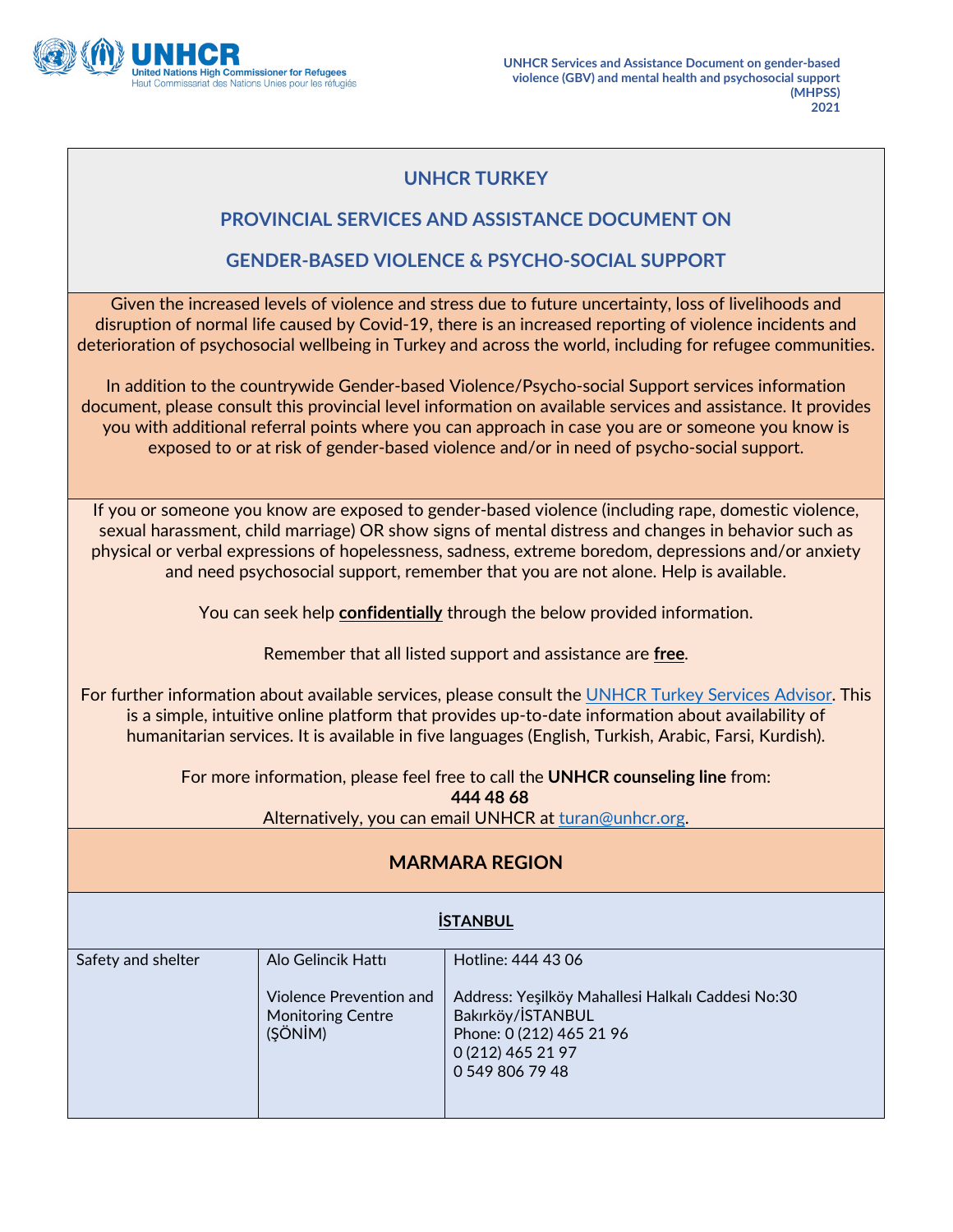

|                                            | Turkish Federation of<br><b>Women's Associations</b>                                                        | Violence Hotline: 0212 656 96 96                                                                                                                                                                                                                             |
|--------------------------------------------|-------------------------------------------------------------------------------------------------------------|--------------------------------------------------------------------------------------------------------------------------------------------------------------------------------------------------------------------------------------------------------------|
|                                            | Women's<br>Solidarity<br>Foundation<br>(Kadınlarla<br>Vakfı-<br>Dayanışma<br><b>KADAV)</b>                  | Fevzi Çakmak Mah., Halkalı Cad. No:195 D:11 Sefaköy<br>Küçükçekmece / Istanbul                                                                                                                                                                               |
|                                            | Association of<br>Assistance Solidarity and<br><b>Support for Refugees</b><br>and Asylum-Seekers<br>(MSYDD) | Turgut Reis Mah. Fatih Bulvarı, No: 306 P.K. 34930,<br>Sultanbeyli/İstanbul<br>Phone: 0 850 939 76 59                                                                                                                                                        |
| Specialized health<br>services             | Women and Girls' Safe<br><b>Spaces</b>                                                                      | Address: Bostan Mahallesi Küçük Odalar Sokak No:9 Beyoğlu<br><i>stanbul</i><br>Phone: 5051877796                                                                                                                                                             |
|                                            | Anonymous Test and<br><b>Sexually Transmitted</b><br>Infections (STI)<br><b>Counselling Centres:</b>        | Address: Cihannuma Mah. Bostancı Veli Sok. 5/A, Beşiktaş /<br>Istanbul<br>Phone: 0212 258 24 16                                                                                                                                                              |
|                                            | Beşiktaş Municipality,<br><b>Healthy Life Centre</b><br>(Sağlıklı Yaşam Merkezi)                            | Address: Cumhuriyet Mah. Abide-i Hürriyet Cad. Mezarlık<br>Çıkmazı Sok, No:2, Şişli / Istanbul<br>Phone: 0 212 234 48 31 / 0 212 232 18 43                                                                                                                   |
| Public health services                     |                                                                                                             | For Provincial Directorates of Health, District Directorates of Health, Family Health<br>Clinics, public hospitals and university hospitals close to your residence, please refer to<br>UNHCR Turkey Services Advisor: https://turkey.servicesadvisor.org/tr |
| Legal assistance                           | Legal Aid Central Bureau                                                                                    | Address: İstiklal cad. Orhan Adli Apaydın sok. No:8 Kat:2-3<br>Beyoğlu/Istanbul<br>Phone: 0212 393 08 29                                                                                                                                                     |
|                                            | Çağlayan Women Rights<br><b>Centre Violence</b><br><b>Prevention Bureau</b>                                 | Address: Çağlayan Adalet Sarayı Çağlayan/Istanbul<br>Phone: 0212 393 07 84<br>Phone: 0212 393 07 00                                                                                                                                                          |
| Livelihoods Support                        | <b>Turkey Employment</b><br>Agency (IŞKUR)                                                                  | For vocational training and employment opportunities, please<br>visit directorates or service centres (if any) of ISKUR in your<br>province. You may reach contact information here:<br>https://www.iskur.gov.tr/iletisim                                    |
| Mental Health and<br>Psycho-social Support | <b>LGBTI Psychological</b><br><b>Support Centre</b><br>Şişli Municipality, Health                           | Address: Cumhuriyet Mah. Abide-i Hürriyet Cad. Mezarlık<br>Çıkmazı Sok, No:2, Şişli / Istanbul                                                                                                                                                               |
|                                            | <b>Services Directorate</b><br>(Sağlık İşleri Müdürlüğü)                                                    | Phone: 0 212 234 48 31 / 0 212 232 18 43                                                                                                                                                                                                                     |
|                                            | <b>Turkish Red Crescent</b><br>(Kızılay) Community                                                          | Fatih Mh. Petrol Yolu Cd. No: 225/C Sultanbeyli/Istanbul<br>Phone: 0216 496 10 20 - 21                                                                                                                                                                       |
|                                            | Centre                                                                                                      | Göztepe Mh. Şehit Mehmet Özcan Sk. No:1 Bağcılar/ Istanbul                                                                                                                                                                                                   |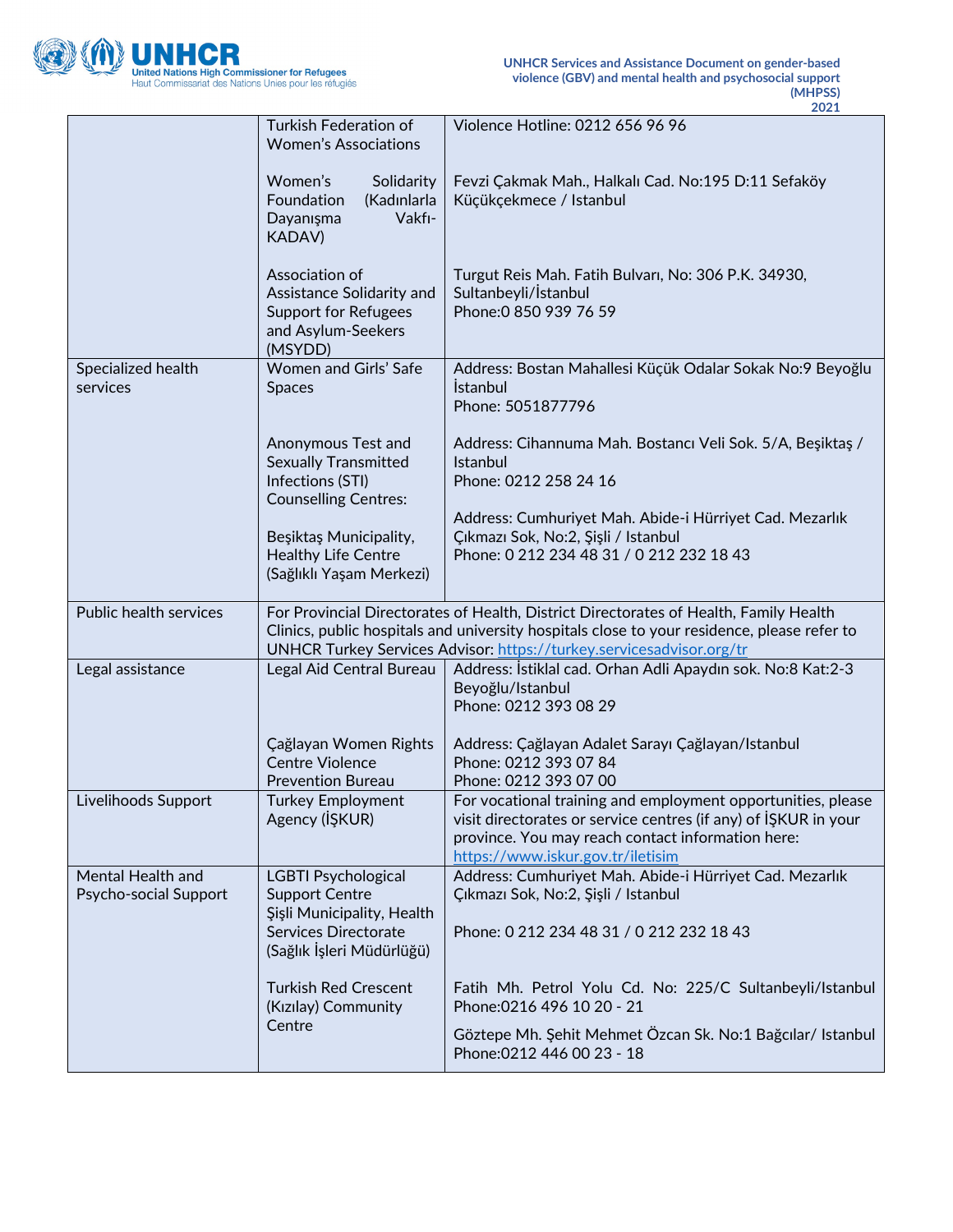

|                                                                                        |                                                                                            | 2021                                                                                                                                                                                            |
|----------------------------------------------------------------------------------------|--------------------------------------------------------------------------------------------|-------------------------------------------------------------------------------------------------------------------------------------------------------------------------------------------------|
| <b>Women's Counselling</b><br>and Solidarity Centres<br>under Local<br>Administrations | Beylikdüzü Municipality<br>Women Counselling and<br><b>Solidarity Centre</b>               | Gürpınar Mahallesi Millet Caddesi No:19 Beylikdüzü/ İstanbul<br>Phone: 444 09 39 - Extension: 7670 - 7984                                                                                       |
|                                                                                        | <b>Avcilar Municipality</b><br><b>Women Counselling</b><br>Centre                          | Cihangir mah. Reşitpaşa Cad. No:130/3 Avcılar/İSTANBUL<br>Phone: 4446989 / Extension: 5679-389-3712-3713-3714-<br>3715                                                                          |
|                                                                                        | Küçükçekmece<br>Municipality Centre for<br><b>Women's Equality</b>                         | İnönü Mahallesi, Barış Sk. No:57, 34295<br>Küçükçekmece/İstanbul Phone: 444 4 360 - Extension: 8020<br>$-8021$                                                                                  |
|                                                                                        | Sancaktepe Municipality<br>Centre for Women and<br><b>Families</b>                         | Eyüp Sultan Mahallesi, Mehmet Akif Caddesi, Yıldırım Sk.<br>No:4, 34885 Sancaktepe Phone: (0216) 311 11 11<br>(Sancaktepe Municipality Hotline) - 02165618145                                   |
| Other (list as available:<br>NGOs, etc.)                                               | <b>Human</b><br><b>Resources</b><br>Development<br>(HRDF-<br>Foundation<br><b>IKGV</b> )   | Asmalı Mescit Mah. Asmalı Mescit Cad. No:16 Nil Pasajı<br>D:10-11 Beyoglu / Istanbul<br>Phone: 0212 254 17 76<br>Kazım Karabekir Mah. 1001. Sok. No:2 Esenler Istanbul<br>Phone: 0212 562 50 62 |
|                                                                                        | Women's<br>Solidarity<br>(Kadınlarla<br>Foundation<br>Vakfi-<br>Dayanışma<br><b>KADAV)</b> | Fevzi Çakmak Mah., Halkalı Cad. No:195 D:11 Sefaköy<br>Küçükçekmece / Istanbul                                                                                                                  |
|                                                                                        | <b>Mavi Kalem Association</b>                                                              | Yavuz Sultan Selim mahallesi, Cibali caddesi, No:31 Cibali<br>Fatih / İstanbul<br>Phone: 0212 635 38 35 / 0 537 334 33 68<br>Counselling Line: 0 850 441 62 84                                  |
|                                                                                        | <b>WALD Protection Desks</b>                                                               | <b>Avcilar Social Protection Desk</b><br>Avcılar Belediyesi Ek Hizmet Binası, Yeşilkent Mahallesi, Okul<br>Yolu Caddesi, No:52 Avcılar/ Istanbul<br>Phone: 0 212 511 10 10                      |
|                                                                                        |                                                                                            | Bağcılar Social Protection Desk<br>Bağcılar Belediyesi Engelliler Sarayı, Barbaros Mahallesi, Hoca<br>Ahmet Yesevi Caddesi No:37 34203 Bağcılar/ Istanbul<br>Phone: 0 212 511 10 10             |
|                                                                                        |                                                                                            | Beylikdüzü Social Protection Desk<br>Zübeyde Ana Sosyal Yaşam Merkezi, Gürpınar Mahallesi, Pilot<br>Sokak 34520 Beylikdüzü/ Istanbul<br>Phone: 0 212 511 10 10                                  |
|                                                                                        |                                                                                            | Gaziosmanpaşa Social Protection Desk<br>Hürriyet Mahallesi, 322 Sok. No:4 Gaziosmanpaşa/ Istanbul<br>Phone: 0 212 511 10 10                                                                     |
|                                                                                        |                                                                                            | Kağıthane Social Protection Desk<br>Çağlayan Mahallesi, Bahar Sokak, Çağlayan Bilim Merkezi<br>No:52 Kağıthane/ Istanbul                                                                        |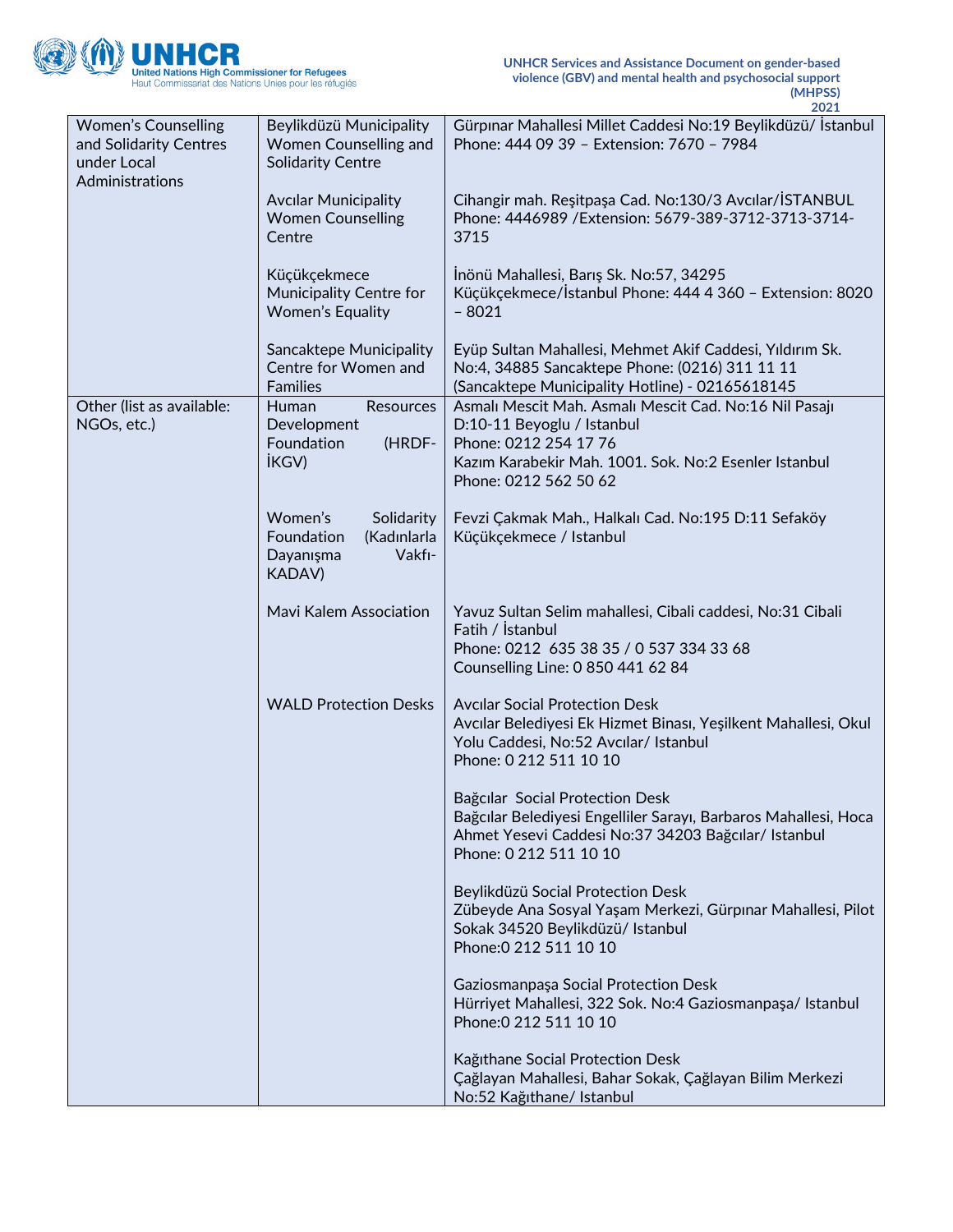

|                                                                                    | Phone: 0 212 225 67 37                                                                                                                                                                     |
|------------------------------------------------------------------------------------|--------------------------------------------------------------------------------------------------------------------------------------------------------------------------------------------|
|                                                                                    | Küçükçekmece Social Protection Desk<br>Zahide Nine Semt Konağı, İnönü Mahallesi, Barış 2 Sokak No:<br>62 34295 Küçükçekmece/ Istanbul<br>Phone: 0 212 511 10 10                            |
|                                                                                    | <b>Pendik Social Protection Desk</b><br>Pendik Belediyesi Semt Konağı, Yenimahalle, Stadyum Sokak<br>No:18 34893 Pendik / Istanbul<br>Phone: 0 212 511 10 10                               |
|                                                                                    | Sancaktepe Social Protection Desk<br>Sancaktepe Belediyesi Samandıra Kültür Merkezi, Eyüp Sultan<br>Mahallesi, Cumhuriyet Parkı, 34885 Sancaktepe/ Istanbul<br>Phone: 0 212 511 10 10      |
|                                                                                    | <b>Sultangazi Social Protection Desk</b><br>Sultangazi Belediyesi Nikah Salonu Binası, Uğur Mumcu<br>Mahallesi, Atatürk Bulvarı No:54 34265 Sultangazi/ Istanbul<br>Phone: 0 212 511 10 10 |
|                                                                                    | Ümraniye Social Protection Desk<br>Lokman Hekim Parkı, Esenevler, İclal Sk. No:8, 34762<br>Ümraniye/ Istanbul<br>Phone: 0 212 511 10 10                                                    |
|                                                                                    | Maltepe Social Protection Desk<br>Feyzullah mh. Şehit Hikmet Alp cd. No 33 Maltepe/ Istanbul<br>Phone: 0 212 511 10 10                                                                     |
| <b>MSYDD</b>                                                                       | Turgut Reis Mah. Fatih Bulvarı, No: 306 P.K. 34930,<br>Sultanbeyli/İstanbul<br>Phone: 0 850 939 76 59                                                                                      |
| Association for Solidarity<br>Asylum-Seekers<br>with<br>and Migrants (ASAM)        | Bostan Mah. Küçük Odalar Sok. No: 9 Beyoğlu/İstanbul<br>Phone: 0212 256 10 07-08-09                                                                                                        |
|                                                                                    | Karagümrük Mahallesi, Şahtiyancı Sokak, No:14 Fatih/<br>Istanbul<br>Phone: 0212 251 67 44                                                                                                  |
| <b>Turkish Red Crescent</b><br>(Kızılay) Community<br>Centre                       | Fatih Mh. Petrol Yolu Cd. No: 225/C Sultanbeyli/Istanbul<br>Phone: 0216 496 10 20 - 21                                                                                                     |
| Elderly, Persons with<br>Disabilities and Orphan<br>Support Centre -<br>Darülaceze | Göztepe Mh. Şehit Mehmet Özcan Sk. No:1 Bağcılar/ Istanbul<br>Phone: 0212 446 00 23 - 18<br>Phone: 0216 528 84 00                                                                          |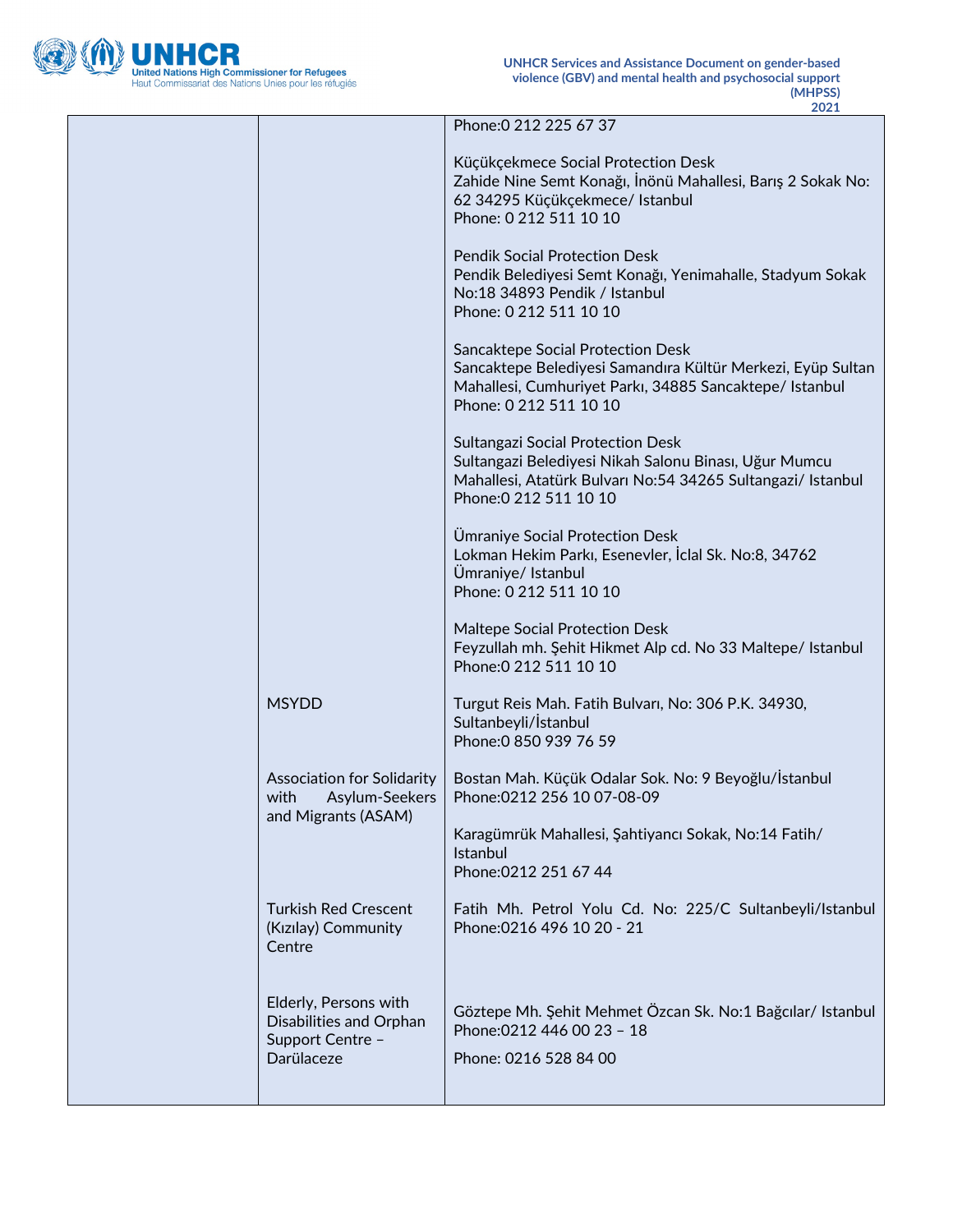

Г

| <b>BURSA</b>                  |                                                                                                                                                                     |                                                                                                                                    |  |
|-------------------------------|---------------------------------------------------------------------------------------------------------------------------------------------------------------------|------------------------------------------------------------------------------------------------------------------------------------|--|
| Safety and shelter            | <b>Alo Gelincik Hattı</b>                                                                                                                                           | Hotline: 444 43 06                                                                                                                 |  |
|                               | <b>Violence Prevention and</b>                                                                                                                                      | Address: Yahşibey Mahallesi Kayabaşı Sokak No:7                                                                                    |  |
|                               | <b>Monitoring Centre</b><br>(ŞÖNİM)                                                                                                                                 | Osmangazi/BURSA<br>Phone: 0 (224) 223 03 68                                                                                        |  |
| <b>Specialized health</b>     | <b>Anonymous Test and</b>                                                                                                                                           | Phone: 0505 195 06 13                                                                                                              |  |
| services                      | <b>Sexually Transmitted</b><br><b>Infections (STI)</b>                                                                                                              |                                                                                                                                    |  |
|                               | <b>Counselling Centre:</b>                                                                                                                                          |                                                                                                                                    |  |
| <b>Public health services</b> | Nilüfer Municipality                                                                                                                                                | For Provincial Directorates of Health, District Directorates of Health, Family Health                                              |  |
|                               |                                                                                                                                                                     | Clinics, public hospitals and university hospitals close to your residence, please refer to                                        |  |
| Legal assistance              | <b>Bar Association</b>                                                                                                                                              | <b>UNHCR Turkey Services Advisor: https://turkey.servicesadvisor.org/tr</b><br>Address: Hocaalizade Mah. Konakardı Sk. No:1 Heykel |  |
|                               |                                                                                                                                                                     | Osmangazi / Bursa                                                                                                                  |  |
|                               |                                                                                                                                                                     | Phone: 0 224 223 28 23                                                                                                             |  |
|                               |                                                                                                                                                                     | 0 224 223 51 29<br>0 533 439 15 79                                                                                                 |  |
|                               |                                                                                                                                                                     |                                                                                                                                    |  |
|                               | <b>Women's Rights</b><br><b>Commission</b>                                                                                                                          | Phone: 0 224 272 11 94<br>0 224 251 66 06                                                                                          |  |
| <b>Livelihoods Support</b>    | <b>Turkey Employment</b>                                                                                                                                            | For vocational training and employment opportunities, please                                                                       |  |
|                               | Agency (IŞKUR)                                                                                                                                                      | visit directorates or service centres (if any) of ISKUR in your                                                                    |  |
|                               |                                                                                                                                                                     | province. You may reach contact information here:<br>https://www.iskur.gov.tr/iletisim                                             |  |
|                               |                                                                                                                                                                     |                                                                                                                                    |  |
| <b>Mental Health and</b>      | <b>Association for Solidarity</b>                                                                                                                                   | Sırameşeler Mh. 19. Okul Sk. No:2 /1-2-3-4 Osmangazi                                                                               |  |
| <b>Psycho-social Support</b>  | <b>Asylum-Seekers</b><br>with<br>and Migrants (ASAM)                                                                                                                | /Bursa<br>Phone: 0224 222 32 21                                                                                                    |  |
|                               |                                                                                                                                                                     |                                                                                                                                    |  |
|                               | <b>Turkish Red Crescent</b>                                                                                                                                         | Address: Tayakadın Mah. Haşim İşcan Cad. No: 89                                                                                    |  |
|                               | (Kızılay) Community<br>Centre                                                                                                                                       | Osmangazi/BURSA<br>Phone: 0224 341 89 45 - 68                                                                                      |  |
|                               |                                                                                                                                                                     |                                                                                                                                    |  |
| <b>BALIKESIR</b>              |                                                                                                                                                                     |                                                                                                                                    |  |
| Safety and shelter            | Alo Gelincik Hattı                                                                                                                                                  | Hotline: 444 43 06                                                                                                                 |  |
|                               | <b>Violence Prevention and</b>                                                                                                                                      | Address: Bahçelievler Mahallesi 100. Yıl Teknik Lisesi Caddesi                                                                     |  |
|                               | <b>Monitoring Centre</b>                                                                                                                                            | 121/A Altieylül, BALIKESİR                                                                                                         |  |
|                               | (ŞÖNİM)                                                                                                                                                             | Phone: 0 (266) 221 69 23/<br>0 (266) 221 64 94                                                                                     |  |
| <b>Public health services</b> | For Provincial Directorates of Health, District Directorates of Health, Family Health                                                                               |                                                                                                                                    |  |
|                               | Clinics, public hospitals and university hospitals close to your residence, please refer to<br>UNHCR Turkey Services Advisor: https://turkey.servicesadvisor.org/tr |                                                                                                                                    |  |
| Legal assistance              | <b>Bar Associations</b>                                                                                                                                             | Address: Plevne Mahallesi 222. Sokak No:1-5 / Balıkesir                                                                            |  |
|                               |                                                                                                                                                                     | Phone: 0 228 212 70 79                                                                                                             |  |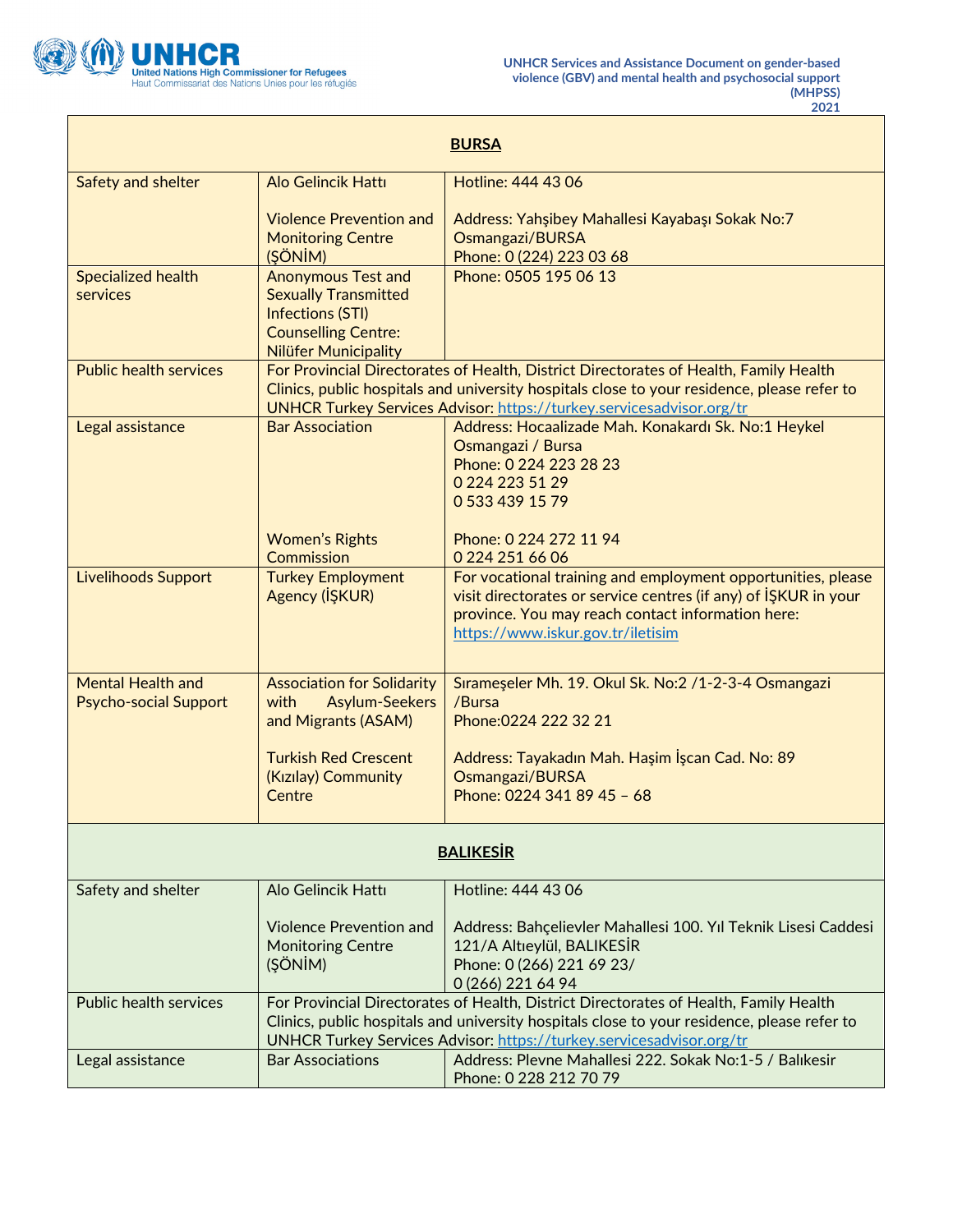

| Livelihoods Support                                      | <b>Turkey Employment</b><br>Agency (IŞKUR)                                                                                                                                                                                                                   | For vocational training and employment opportunities, please<br>visit directorates or service centres (if any) of ISKUR in your<br>province. You may reach contact information here:<br>https://www.iskur.gov.tr/iletisim                                    |  |
|----------------------------------------------------------|--------------------------------------------------------------------------------------------------------------------------------------------------------------------------------------------------------------------------------------------------------------|--------------------------------------------------------------------------------------------------------------------------------------------------------------------------------------------------------------------------------------------------------------|--|
| <b>Mental Health and</b><br><b>Psycho-social Support</b> | <b>Association for Solidarity</b><br>Asylum-Seekers<br>with<br>and Migrants (ASAM)                                                                                                                                                                           | Atatürk Mah. Harman Sok. No: 15 A / 1 Karesi / Balıkesir<br>Phone: 0266 239 08 00                                                                                                                                                                            |  |
|                                                          |                                                                                                                                                                                                                                                              | <b>BİLECİK</b>                                                                                                                                                                                                                                               |  |
| Safety and shelter                                       | Alo Gelincik Hattı                                                                                                                                                                                                                                           | Hotline: 444 43 06                                                                                                                                                                                                                                           |  |
|                                                          | <b>Violence Prevention and</b><br><b>Monitoring Centre</b><br>(ŞÖNİM)                                                                                                                                                                                        | Address: Ertuğrulgazi Mahallesi Ezgi Sokak Özaktaş Kule-3<br>Apartmanı No:31/A, 31/B Merkez/Bilecik<br>Phone: 0 (228) 212 51 91                                                                                                                              |  |
| Public health services                                   |                                                                                                                                                                                                                                                              | For Provincial Directorates of Health, District Directorates of Health, Family Health<br>Clinics, public hospitals and university hospitals close to your residence, please refer to<br>UNHCR Turkey Services Advisor: https://turkey.servicesadvisor.org/tr |  |
| Legal assistance                                         | <b>Bar Association</b>                                                                                                                                                                                                                                       | Address: Gazipaşa Mahallesi, Atatürk Bulvarı / Bilecik<br>Phone: 0228 212 70 79                                                                                                                                                                              |  |
| Livelihoods Support                                      | <b>Turkey Employment</b><br>Agency (IŞKUR)                                                                                                                                                                                                                   | For vocational training and employment opportunities, please<br>visit directorates or service centres (if any) of ISKUR in your<br>province. You may reach contact information here:<br>https://www.iskur.gov.tr/iletisim                                    |  |
| Mental Health and<br>Psycho-social Support               | <b>Human Resources</b><br>Development<br><b>Foundation (HRDF-</b><br><b>İKGV</b> )                                                                                                                                                                           | Gazipaşa Mah. Yahyabey sok. No:13/1-2 Bilecik<br>Phone: 0228 212 1164                                                                                                                                                                                        |  |
| <b>CANAKKALE</b>                                         |                                                                                                                                                                                                                                                              |                                                                                                                                                                                                                                                              |  |
| Safety and shelter                                       | Alo Gelincik Hattı                                                                                                                                                                                                                                           | Hotline: 444 43 06                                                                                                                                                                                                                                           |  |
|                                                          | Violence Prevention and<br><b>Monitoring Centre</b><br>(ŞÖNİM)                                                                                                                                                                                               | Address: Barbaros Mahallesi Atatürk Caddesi No:209/5<br><b>ÇANAKKALE</b><br>Phone: 0 (286) 218 09 82/ 0 (286) 218 07 05                                                                                                                                      |  |
| Public health services                                   | For Provincial Directorates of Health, District Directorates of Health, Family Health<br>Clinics, public hospitals and university hospitals close to your residence, please refer to<br>UNHCR Turkey Services Advisor: https://turkey.servicesadvisor.org/tr |                                                                                                                                                                                                                                                              |  |
| Legal assistance                                         | <b>Bar Association</b>                                                                                                                                                                                                                                       | Address: Cevatpaşa Mahallesi Mehmetçik Bulvarı No:11<br>Phone: 0 286 212 71 71<br>0 286 213 92 33                                                                                                                                                            |  |
| Livelihoods Support                                      | <b>Turkey Employment</b><br>Agency (IŞKUR)                                                                                                                                                                                                                   | For vocational training and employment opportunities, please<br>visit directorates or service centres (if any) of IŞKUR in your<br>province. You may reach contact information here:<br>https://www.iskur.gov.tr/iletisim                                    |  |
| Mental Health and<br>Psycho-social Support               | <b>Association for Solidarity</b><br>Asylum-Seekers<br>with<br>and Migrants (ASAM)                                                                                                                                                                           | Fevzipaşa Mah. Nalbantlar Sok. No:4 /1-2-3-4-5-6<br>Merkez/Çanakkale<br>Phone: 0286 213 13 19                                                                                                                                                                |  |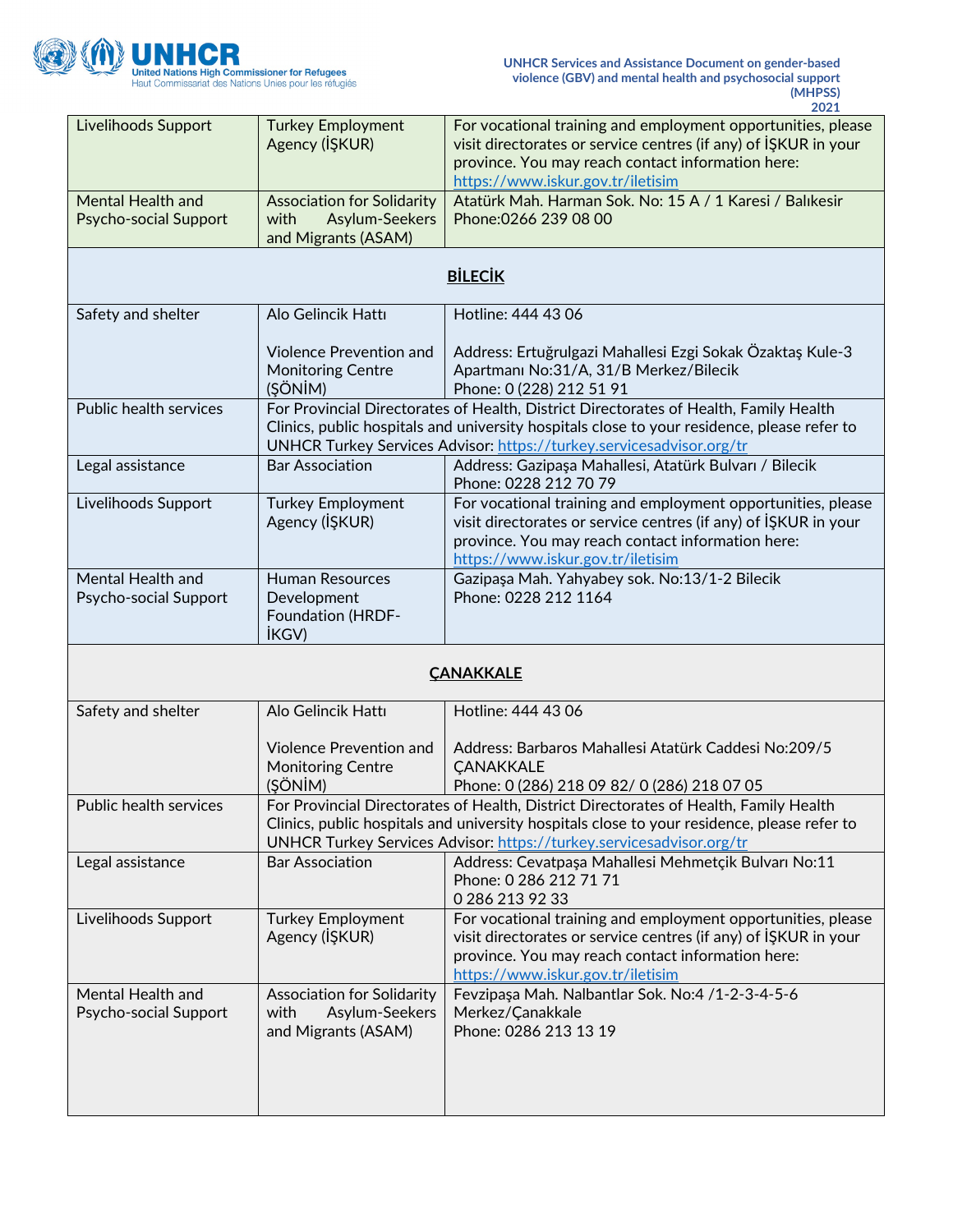

┓

| <b>EDIRNE</b>                                            |                                                                                                                                                                                                                                                                     |                                                                                                                                                                                                                           |
|----------------------------------------------------------|---------------------------------------------------------------------------------------------------------------------------------------------------------------------------------------------------------------------------------------------------------------------|---------------------------------------------------------------------------------------------------------------------------------------------------------------------------------------------------------------------------|
| Safety and shelter                                       | Alo Gelincik Hattı                                                                                                                                                                                                                                                  | Hotline: 444 43 06                                                                                                                                                                                                        |
|                                                          | <b>Violence Prevention and</b><br><b>Monitoring Centre</b><br>(ŞÖNİM)                                                                                                                                                                                               | Address: Şükrüpaşa Mahallesi Turan Dursun Caddesi No:7<br>Merkez/EDIRNE<br>Phone: 0 (284) 214 34 40                                                                                                                       |
| <b>Public health services</b>                            | For Provincial Directorates of Health, District Directorates of Health, Family Health<br>Clinics, public hospitals and university hospitals close to your residence, please refer to<br><b>UNHCR Turkey Services Advisor: https://turkey.servicesadvisor.org/tr</b> |                                                                                                                                                                                                                           |
| Legal assistance                                         | <b>Bar Association</b>                                                                                                                                                                                                                                              | Address: İstasyon Mahallesi, Hakim Çağlar Işık Cad. 22100<br>Merkez/Edirne<br>Phone: 0 284 225 10 55<br>0 284 225 10 55                                                                                                   |
| <b>Livelihoods Support</b>                               | <b>Turkey Employment</b><br>Agency (IŞKUR)                                                                                                                                                                                                                          | For vocational training and employment opportunities, please<br>visit directorates or service centres (if any) of ISKUR in your<br>province. You may reach contact information here:<br>https://www.iskur.gov.tr/iletisim |
| <b>Mental Health and</b><br><b>Psycho-social Support</b> | <b>Association for Solidarity</b><br><b>Asylum-Seekers</b><br>with<br>and Migrants (ASAM)                                                                                                                                                                           | Çavuşbey Mah. Mumcular Sok. Çavuşbey Mah. Mumcular<br>Sok. No:8 D:1-2-3-4 Merkez / Edirne<br>Phone: 0284 212 65 36                                                                                                        |
| <b>KIRKLARELİ</b>                                        |                                                                                                                                                                                                                                                                     |                                                                                                                                                                                                                           |
| Safety and shelter                                       | Alo Gelincik Hattı                                                                                                                                                                                                                                                  | Hotline: 444 43 06                                                                                                                                                                                                        |
|                                                          | <b>Violence Prevention and</b><br><b>Monitoring Centre</b><br>(ŞÖNİM)                                                                                                                                                                                               | Address: Demirtaş Mahallesi Yayla Caddesi No:9<br>Merkez/KIRKLARELI<br>Phone: 0 (288) 212 18 39/<br>0 (288) 212 39 50                                                                                                     |
| Public health services                                   | For Provincial Directorates of Health, District Directorates of Health, Family Health<br>Clinics, public hospitals and university hospitals close to your residence, please refer to<br>UNHCR Turkey Services Advisor: https://turkey.servicesadvisor.org/tr        |                                                                                                                                                                                                                           |
| Legal assistance                                         | <b>Bar Association</b>                                                                                                                                                                                                                                              | Address: Bademlik Mah. Eriklice Cad. Yeni Adalet Sarayı /<br>Kırklareli<br>Phone: 0 288 214 13 16                                                                                                                         |
| Livelihoods Support                                      | <b>Turkey Employment</b><br>Agency (IŞKUR)                                                                                                                                                                                                                          | For vocational training and employment opportunities, please<br>visit directorates or service centres (if any) of ISKUR in your<br>province. You may reach contact information here:<br>https://www.iskur.gov.tr/iletisim |
| <b>KOCAELI</b>                                           |                                                                                                                                                                                                                                                                     |                                                                                                                                                                                                                           |
| Safety and shelter                                       | Alo Gelincik Hattı                                                                                                                                                                                                                                                  | Hotline: 444 43 06                                                                                                                                                                                                        |
|                                                          | <b>Violence Prevention and</b><br><b>Monitoring Centre</b><br>(ŞÖNİM)                                                                                                                                                                                               | Address: Kozluk Mahallesi Ruşen Hakkı Caddesi Dut Sokak<br>No:13 Izmit/KOCAELI<br>Phone: 0 (262) 321 02 06                                                                                                                |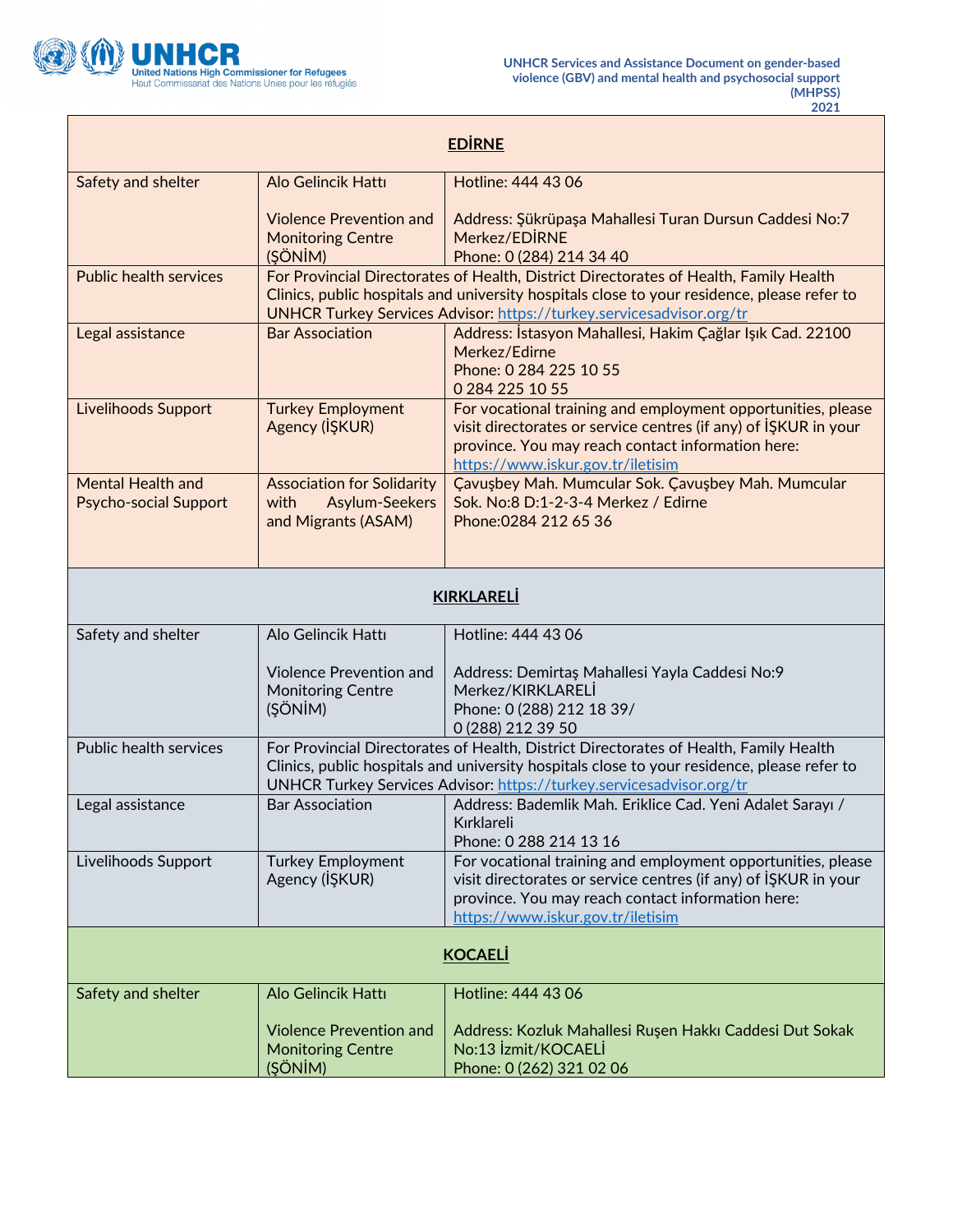

| <b>Public health services</b> | For Provincial Directorates of Health, District Directorates of Health, Family Health       |                                                                                                                      |  |
|-------------------------------|---------------------------------------------------------------------------------------------|----------------------------------------------------------------------------------------------------------------------|--|
|                               | Clinics, public hospitals and university hospitals close to your residence, please refer to |                                                                                                                      |  |
|                               | UNHCR Turkey Services Advisor: https://turkey.servicesadvisor.org/tr                        |                                                                                                                      |  |
| Legal assistance              | <b>Bar Association</b>                                                                      | Address: Ankara Karayolu No:111 Kocaeli Plaza K:5                                                                    |  |
|                               |                                                                                             | İzmit/Kocaeli                                                                                                        |  |
|                               |                                                                                             | Phone: 0 262 321 41-12                                                                                               |  |
|                               |                                                                                             | 0 262 324 56-56                                                                                                      |  |
| Livelihoods Support           | <b>Turkey Employment</b>                                                                    | For vocational training and employment opportunities, please                                                         |  |
|                               | Agency (IŞKUR)                                                                              | visit directorates or service centres (if any) of ISKUR in your<br>province. You may reach contact information here: |  |
|                               |                                                                                             | https://www.iskur.gov.tr/iletisim                                                                                    |  |
| <b>Mental Health and</b>      | Mavi Kalem                                                                                  | Sultan Orhan Mah. Hürriyet Merkez, Gebze/ Kocaeli                                                                    |  |
| <b>Psycho-social Support</b>  |                                                                                             | Phone: 0262 644 52 02                                                                                                |  |
|                               |                                                                                             | Counselling Line: 0 850 441 62 84                                                                                    |  |
|                               | <b>Turkish Red Crescent</b>                                                                 |                                                                                                                      |  |
|                               | (Kızılay) Community                                                                         | Sultanorhan Mah. İlyasbey Cad. No:28 Gebze/Kocaeli                                                                   |  |
|                               | Centre                                                                                      | Phone: 0 262 646 1868 / 0 262 646 1869                                                                               |  |
|                               |                                                                                             |                                                                                                                      |  |
|                               |                                                                                             |                                                                                                                      |  |
|                               |                                                                                             | <b>SAKARYA</b>                                                                                                       |  |
| Safety and shelter            | Alo Gelincik Hattı                                                                          | Hotline: 444 43 06                                                                                                   |  |
|                               |                                                                                             |                                                                                                                      |  |
|                               | <b>Violence Prevention and</b>                                                              | Address: Sakarya Mahallesi İnönü Caddesi. Hamam Sokak.                                                               |  |
|                               | <b>Monitoring Centre</b>                                                                    | No:1 Adapazarı/SAKARYA                                                                                               |  |
|                               | (ŞÖNİM)                                                                                     | Phone: 0 (264) 270 10 35                                                                                             |  |
| Public health services        |                                                                                             | For Provincial Directorates of Health, District Directorates of Health, Family Health                                |  |
|                               |                                                                                             | Clinics, public hospitals and university hospitals close to your residence, please refer to                          |  |
|                               |                                                                                             | UNHCR Turkey Services Advisor: https://turkey.servicesadvisor.org/tr                                                 |  |
| Legal assistance              | <b>Bar Association</b>                                                                      | Address: Tiğcilar Mh. Baro Sk. N. 26 ADAPAZARI/SAKARYA<br>Phone: (0264) 273 10 13                                    |  |
| Livelihoods Support           | <b>Turkey Employment</b>                                                                    | For vocational training and employment opportunities, please                                                         |  |
|                               | Agency (IŞKUR)                                                                              | visit directorates or service centres (if any) of ISKUR in your                                                      |  |
|                               |                                                                                             | province. You may reach contact information here:                                                                    |  |
|                               |                                                                                             | https://www.iskur.gov.tr/iletisim                                                                                    |  |
| Mental Health and             | <b>Association for Solidarity</b>                                                           | Cumhuriyet Mah. Gökalp Sok. No:15 Adapazarı / Sakarya                                                                |  |
| Psycho-social Support         | with<br>Asylum-Seekers                                                                      | Phone: 0264 277 61 56                                                                                                |  |
|                               | and Migrants (ASAM)                                                                         |                                                                                                                      |  |
| <b>TEKİRDAĞ</b>               |                                                                                             |                                                                                                                      |  |
| Safety and shelter            | <b>Alo Gelincik Hattı</b>                                                                   | Hotline: 444 43 06                                                                                                   |  |
|                               |                                                                                             |                                                                                                                      |  |
|                               | <b>Violence Prevention and</b>                                                              | Address: Gündoğdu-Turgut Mahallesi Şehit Yüzbaşı                                                                     |  |
|                               | <b>Monitoring Centre</b>                                                                    | Mayadağlı Caddesi. No:38                                                                                             |  |
|                               | (ŞÖNİM)                                                                                     | Süleymanpaşa/TEKİRDAĞ                                                                                                |  |
|                               |                                                                                             | Phone: 0 (282) 261 12 88                                                                                             |  |
|                               |                                                                                             | <b>Extensions: 1421-1425</b>                                                                                         |  |
| <b>Public health services</b> |                                                                                             | For Provincial Directorates of Health, District Directorates of Health, Family Health                                |  |
|                               |                                                                                             | Clinics, public hospitals and university hospitals close to your residence, please refer to                          |  |
|                               |                                                                                             | UNHCR Turkey Services Advisor: https://turkey.servicesadvisor.org/tr                                                 |  |
| Legal assistance              | <b>Bar Associations</b>                                                                     | Address: Hürriyet Mahallesi Büşra Sokak No:16 / Tekirdağ                                                             |  |